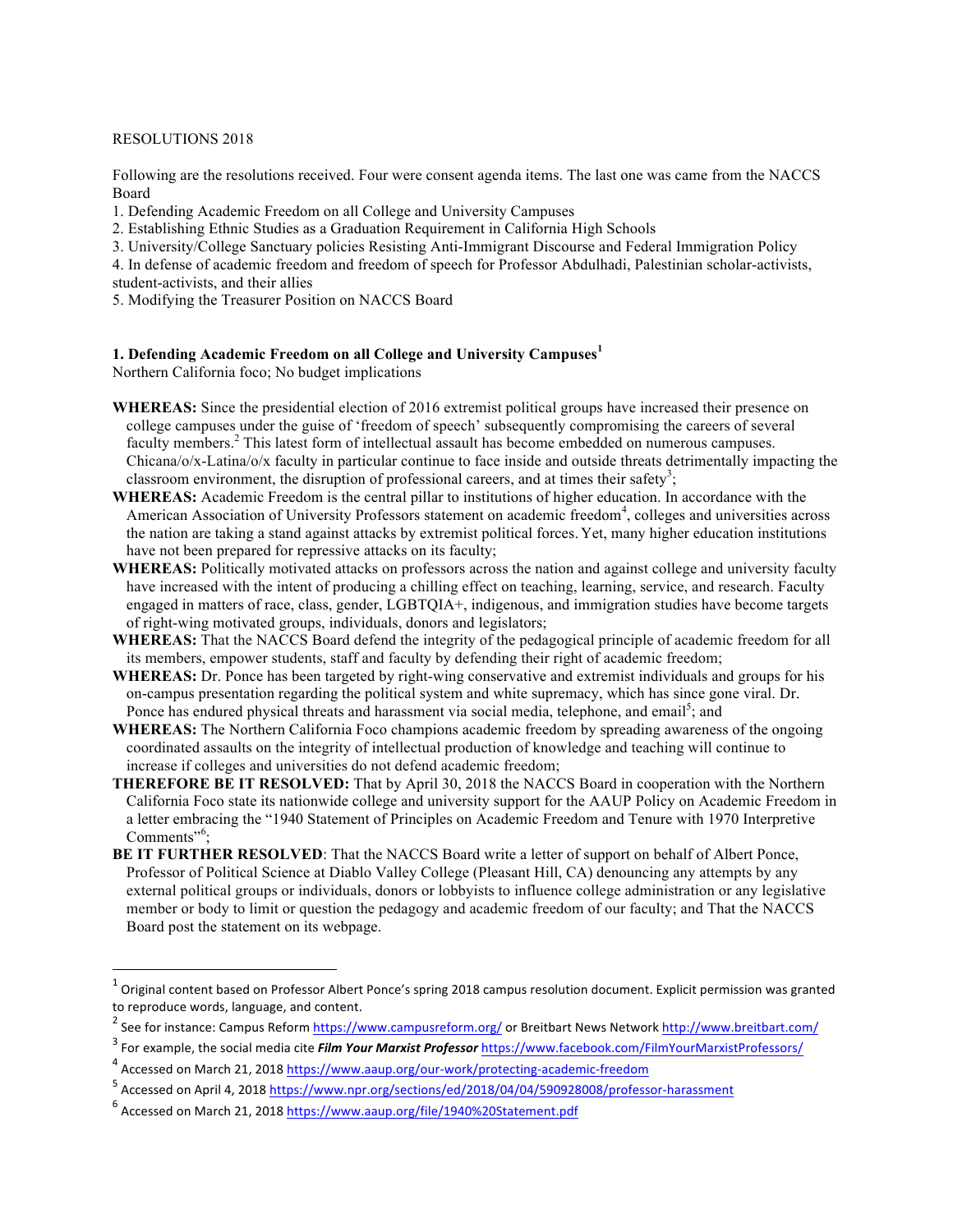- **BE IT FURTHER RESOLVED**: That NACCS, through Focos and Caucuses, take a lead role in advocating that their respective college/university campuses provide faculty rights training to protect students, staff, and faculty threatened by extremist individuals and groups;
- **BE IT FURTHER RESOLVED**: The NACCS Board denounces any attempts by any external political groups or individuals, donors or lobbyists to influence college administration or any legislative member or body to limit or question the pedagogy and academic freedom of our faculty; and
- **BE IT FURTHER REOLVED:** That the NACCS Board post their resolution on its webpage.

# **2. Establishing Ethnic Studies as a Graduation Requirement in California High Schools**

Northern and Southern CA focos; No budget implications

- **WHEREAS:** On March 1, 1968 more than 15,000 students from high schools in Los Angeles walked out of their classrooms to protest systemic racism and inequity in their public schools and 50 years later, many of the same issues persist as the cultures and histories of students of color are often not reflected in the curriculum;
- **WHEREAS**: California has one of the largest and most diverse student populations in the nation where students of color account for over 71 percent of the student population, with more than 90 languages spoken in district schools;
- **WHEREAS**: Requiring ethnic studies to be taught in high schools is an integral part of cultivating a classroom environment that is accepting of diversity;
- **WHEREAS**: It is vital for young people to learn about their history and important for students of color to feel that they can contribute to their communities in positive ways;
- **WHEREAS:** California's Assembly Bill 2772 mandates ethnic studies as a high school graduation requirement beginning in the 2021-22 school year and adds the completion of a course in ethnic studies based on the model curriculum to the high school graduation requirements in social studies commencing with the 2023–24 school year;
- **WHEREAS**: The Northern California FOCO supports AB 2772 and the efforts of all California school districts and locals in making ethnic studies a graduation requirement; and
- **WHEREAS:** The Northern California Foco is compelled to express the urgency of establishing an ethnic studies graduation requirement in California schools, noting also the rapidly rising xenophobia, religious intolerance, and interpersonal and institutional racism in schools and in society;
- **THEREFORE BE IT RESOLVED:** That by April 30, 2018 the NACCS Board state its support for implementing a standardized ethnic studies curriculum in high schools in California and nationwide via the writing of a letter of support for AB 2772, in cooperation with the Northern California Foco, to California Assembly Members Medina, Weber, and Bonta.

## **3. University/College Sanctuary policies Resisting Anti-Immigrant Discourse and Federal Immigration Policy** Northern California foco; No budget implications

- **WHEREAS:** University/Campus Sanctuary policies protecting immigrant students, faculty, staff and administrators are effective and critically needed public policy statements on our campuses;
- **WHEREAS:** Sanctuary policies are a necessary bold statement showing support for immigrant communities on our campuses at a time when over one million people are living in fear of deportation due to Trump cancelling Deferred Action for Childhood Arrivals (DACA) and Temporary Protected Status (TPS) for many countries;
- **WHEREAS:** Sanctuary policies create a consistent protocol for dealing with U.S. Immigration and Customs Enforcement (ICE) inquiries;
- **WHEREAS:** Now, more than ever, it is important to have a consistent protocol dealing with ICE inquiries and visits on our campuses;
- **WHEREAS:** Sanctuary policies hold campuses and their boards accountable for providing protection to immigrant communities; and
- **WHEREAS:** Model Campus Safe Zone Resolutions have been developed to assist campuses with language addressing the critical issues of
	- Limiting the sharing of student information with federal immigration authorities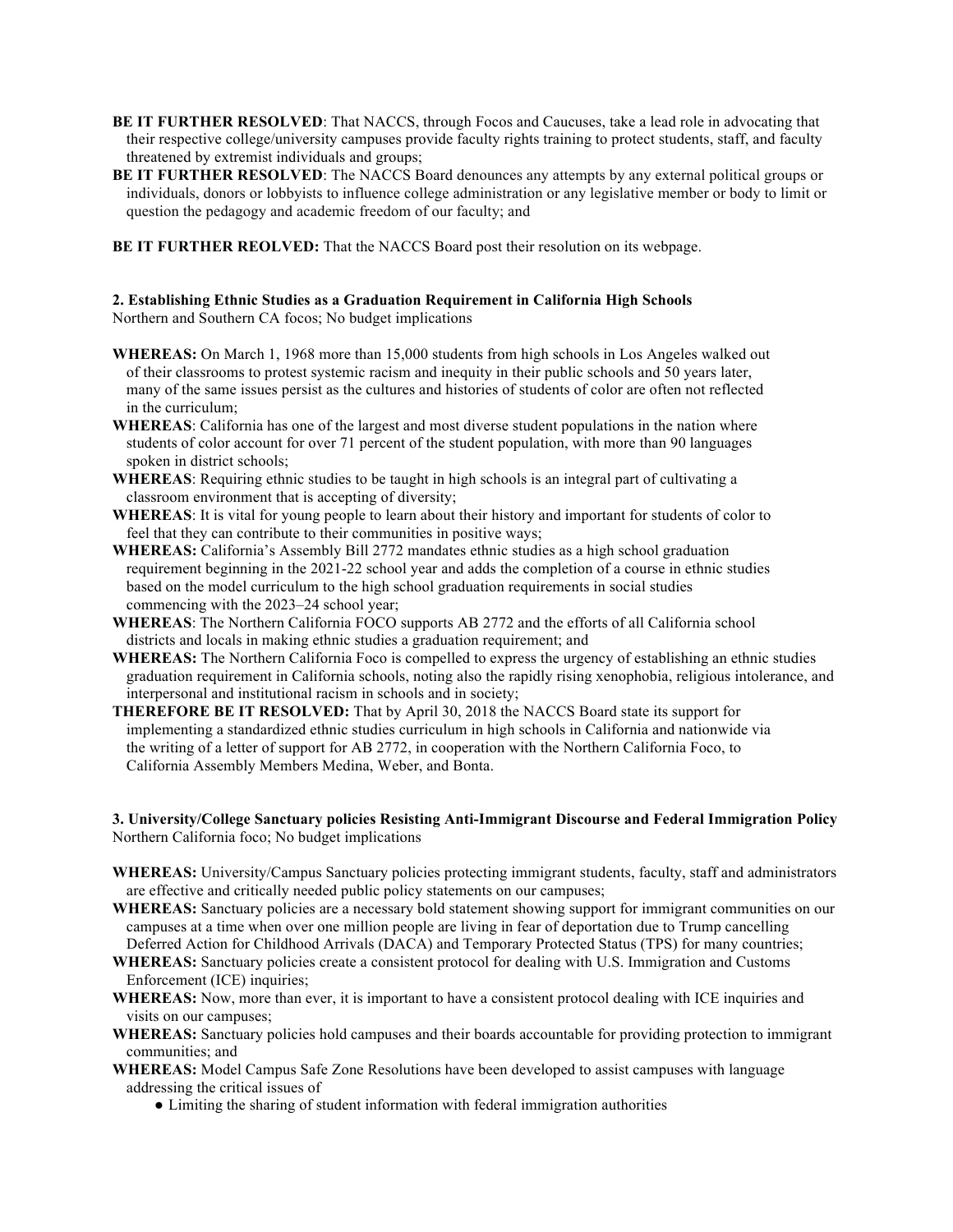- Restricting immigration agents' access to campuses
- Prohibiting campus security from collaborating with federal immigration authorities for the purposes of enforcement
- Providing resources and information for immigrant students and their families.
- **THEREFORE: BE IT RESOLVED:** That Foco and Caucus leaders, whose campuses do not have an existing sanctuary policy, work with campus faculty leadership on their campuses to share the National Immigration Law Center (NILC) model resolution listed below or other existing policies to use as templates for a Resolution on their campuses.
- **BE IT FURTHER RESOLVED:** That Foco and Caucus leaders take a lead role in advocating for the designation of their college/university campuses as safe zones that will protect students, staff, and faculty threatened by immigration enforcement;
- **BE IT FURTHER RESOLVED:** That particular emphasis be placed on the President/Chancellor preparing an implementation plan defining partnerships with community organizations and training and support for campus employees and students to ensure rapid response and effective coordination and a report back to their governing Board within 90 days to ensure implementation of the resolution/policy;
- **BE IT FURTHER RESOLVED:** That the NACCS Board write a letter of support to campuses working for the passage of Sanctuary Policies; and
- **BE IT FURTHER REOLVED:** That the NACCS BOARD list all NACCS affiliated Foco and Caucus campuses and their resolution/policy statements on its webpage.

## **4. In defense of academic freedom and freedom of speech for Professor Abdulhadi, Palestinian scholaractivists, student-activists, and their allies**

Indigenous Caucus; No budget implications.

- **Whereas** NACCS is an association of community members, activist, and scholars for Chicanx struggle and scholarship in contestation of heteropatriarchal racial capitalism, settler-colonialism, chattel slavery, and imperialism;
- **Whereas** NACCS stands in solidarity with communities in struggle that contest and go beyond various projects of heteropatriarchal racial capitalism, as well as racist, capitalist, and/or heteropatriarchal oppression;
- **Whereas** NACCS manifest solidarity by respondinging to the Palestinian call to support the boycott of Israeli academic institutions as manifest through a resolution in 2015;
- **Whereas** Palestinian faculty, student-activists, and alumni have been consistently defamed and antagonized at San Francisco State University, most recently by a frivolous lawsuit filed by the Lawfare Project, disparaging fliers posted around the SFSU campus by the Horowitz Freedom Center, and by an email from President Wong declaring Zionists are welcome at SFSU;
- **Whereas** the persistent defamation and antagonism of Dr. Abdulhadi, Palestinian student-activists, alumni and their allies is part of a broader pattern whereby right-wing Zionist organizations target scholars and students at university campuses in order to silence criticism of the state of Israel;
- **Whereas** NACCS upholds a commitment to academic freedom, which is particularly important for the critical questions, methodologies, and knowledge produced by scholar-activists within Chicanx Studies;
- **Whereas** the same lawsuit that smeared Dr. Abdulhadi's reputation also made an unsubstantiated claim that the creation of the College of Ethnic Studies at SFSU was seminal in creating an alleged anti-Semitic environment at SFSU;
- **Whereas** at stake are the gains made within the university by social movements the College of Ethnic Studies won by the Third World Liberation Front, and various branches of Ethnic Studies, such as the political and intellectual traditions represented within Chicanx Studies;
- **Whereas** a capitulation to this lawsuit would set a dangerous precedent, whereby outside groups pressure universities into undermining our profession and critical traditions of thought, such as Chicanx Studies;
- **Whereas** Zionist organizations and right-wing groups that have targeted Palestinian scholar-activists and studentactivists have also targeted Chicanx professors and student-activists;
- **Whereas** a broad base of groups in civil society, ranging from groups inside and outside of the academy, and across racial and ethnic lines, have publicly supported Dr. Rabab Abdulhadi, her academic freedom, her reputation, Palestinian student-activists, their allies, and their freedom of speech;
- **Whereas** this same broad base of groups has also publicly condemned the lawsuit, posters, and other forms of antagonism that aim to repress criticism of the state of Israel and Palestinian liberation struggles;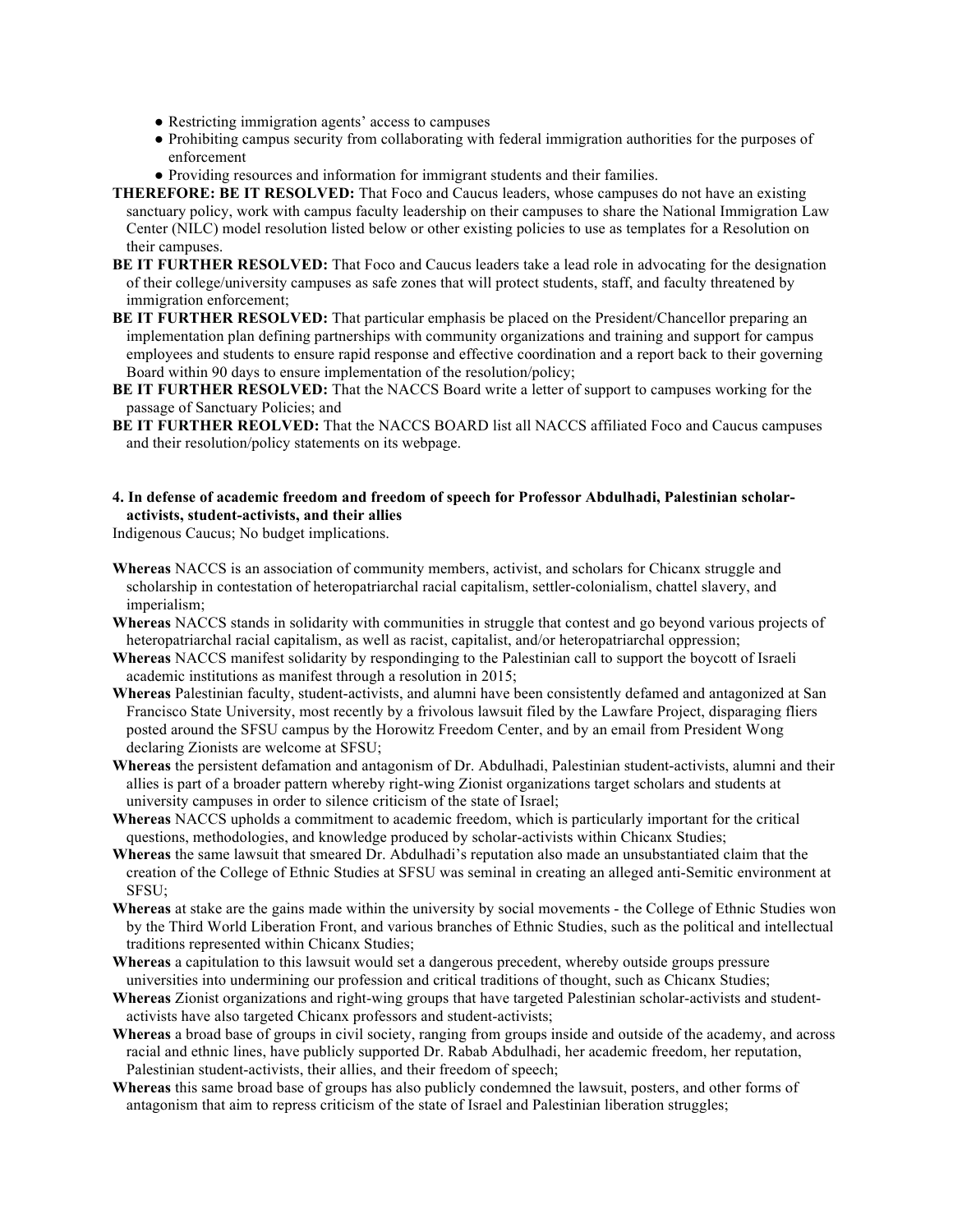- **Whereas** all expressions of Islamophobia, anti-Semitism, racism, anti-Queer discrimination must be absolutely condemned, and all charges of such must be evidenced-based;
- **Therefore be it resolved** that the National Association for Chicana and Chicano Studies calls on San Francisco State University President Leslie Wong and California State University Chancellor Timothy White to remain prepared to conduct a vigorous and principled legal defense against this lawsuit, at no cost to Dr. Abdulhadi and others listed, as well as refuse to settle this lawsuit in anyway that concedes to any of the disparaging charges listed;
- **Be it further resolved** that we call on SFSU President Wong and CSU Chancellor White to make a public statement that defends the academic freedom and intellectual reputation of Prof. Abdulhadi, by clearing her name of the baseless attacks against her, as well as the academic freedom, freedom of speech, and reputations of faculty, staff, and students that have similarly disparaged;
- **Be it further resolved** that we call on SFSU President Wong and CSU Chancellor White to publicly admonish all forms of hate speech, including anti-Arab racism, anti-Semitism, and Islamophobia, and to take all the necessary actions to stop hate speech on your campus;
- **Be it further resolved** that we call on SFSU President Wong and CSU Chancellor White to pursue efforts to prosecute as a hate crime the individuals responsible for repeatedly posting the fliers on campus that defame Prof. Abdulhadi, GUPS (General Union of Palestine Students) and SFSU advocates for justice in Palestine;
- **Be it further resolved** that we call on SFSU President Wong and CSU Chancellor White to end the hostile and unsafe work and study environment against Arabs, Muslims and Palestinians, at SFSU campus that intimidate, bully, silence and police scholarship, teaching and campus protest activists by faculty, staff and students;
- **Be it further resolved** that we call on SFSU President Wong and CSU Chancellor White to publicly explain the circumstances that led to President Wong's statement welcoming Zionists to SFSU, taking into serious consideration the concern it caused faculty and students targeted by Zionists;
- **Be it further resolved** that we call on SFSU President Wong and CSU Chancellor White to publicly clarify that President Wong's statement welcoming Zionists in SFSU does not absolve Zionism as philosophy or state practice from critique, nor does it exempt it's proponents from peaceful protest;
- **Be it further resolved** that we call on SFSU President Wong and CSU Chancellor White to build AMED studies as a viable and stable program with tenure track faculty, operating budget and full time staff;
- **Be it further resolved** that we call on SFSU President Wong and CSU Chancellor White to publicly demonstrate moral and financial support for the AMED Studies program and the College of Ethnic Studies at SFSU, and defend their fundamental role in the SFSU educational mission; and
- **Be it finally resolved** that this resolution shall be publicly communicated to CSU Chancellor White, SFSU President Wong, and to NACCS' membership by the NACCS Board - effectively immediately.

#### **5. Modifying the Treasurer Position on NACCS Board**

**Whereas,** it is important that NACCS have financial stability to allow for accurate reporting and transparency;

**Whereas**, the current two year term does not allow sufficient time for the learning curve and to ensure continuity in financial reporting to occur;

**Whereas,** the treasurer works with the board, the Focos and Caucuses to transmit financial reports;

- **Therefore Be It Resolved**, that the NACCS Board be modified to change the Treasurer to a position similar to the Chair-Elect by creating a Treasurer-elect position which alters the term of the Treasurer to a three year term with the actual election being designated, for one (1) year as Treasurer-Elect succeeding a two (2) year term as treasurer;
- **Be it Further Resolved**, that at the end of the Treasurer's two year term they will have 120 days following the end of the fiscal year to complete the fiscal year reports.
- **Be it Further Resolved,** that to begin the proposed cycle, the current treasurer will remain in the position for a third year and the newly elected Treasurer will be designated the first Treasurer-Elect;

**Be it Further Resolved**, that the election for the Treasurer-Elect shall occur every other year;

**Be it Further Resolved**, the By-Laws will be changed to incorporate the treasurer-elect position as follows;

#### Article IV: National Board

The composition of the National Board shall be the Chair, Chair-Elect, Secretary, Treasurer, Treasurer –Elect,